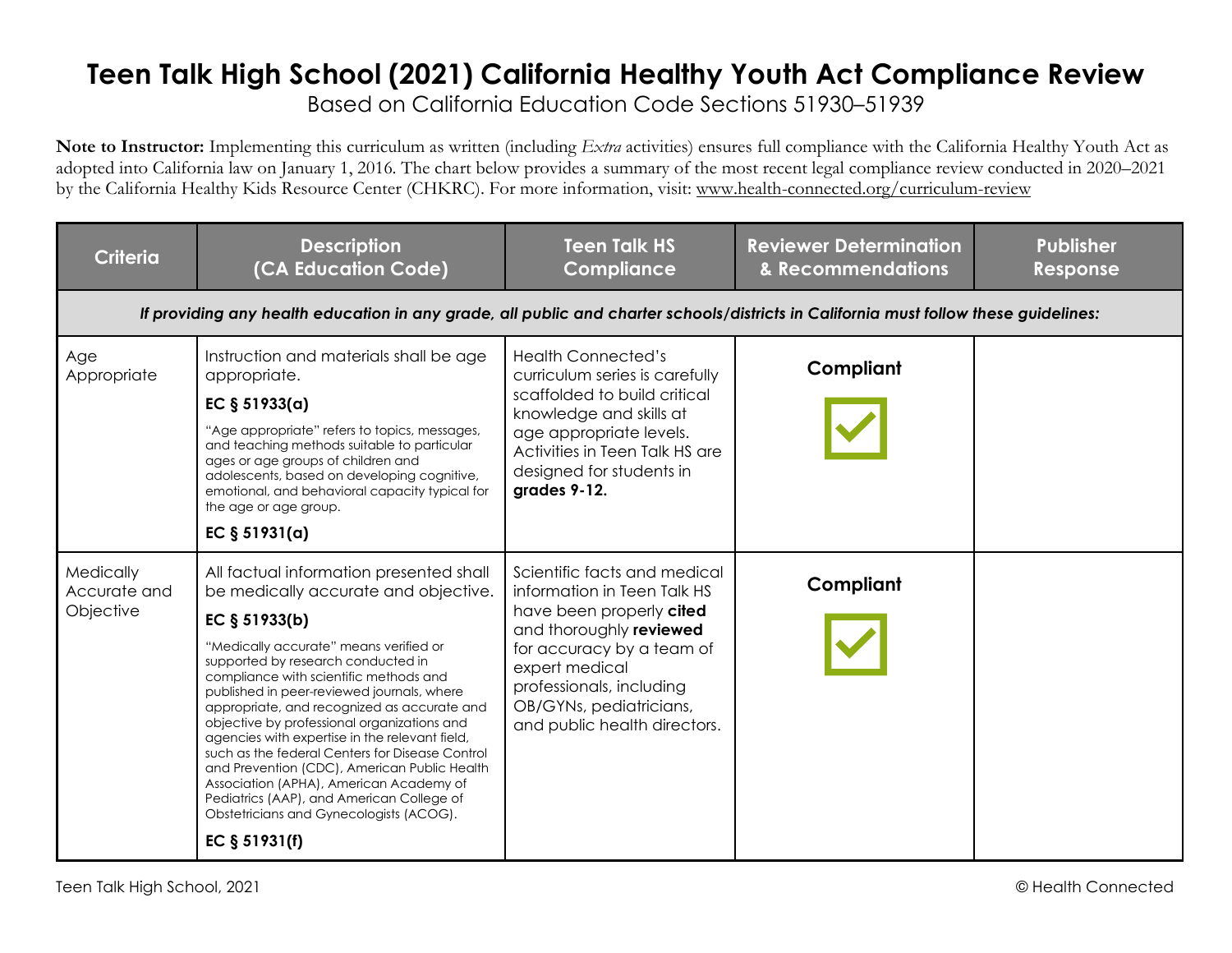| Appropriate for<br>Diverse Pupils | Instruction and materials shall be<br>appropriate for use with pupils of all<br>races, genders, sexual orientations,<br>and ethnic and cultural backgrounds,<br>pupils with disabilities, and English<br>learners.<br>EC § 51933(d)(1)                                                                                 | Activities are designed with<br>a trauma-informed lens to<br>be LGBTQ+ inclusive,<br>culturally sensitive, and<br>flexible for diverse learning<br>needs.                                                                      | Compliant                                                                                                                         |  |
|-----------------------------------|------------------------------------------------------------------------------------------------------------------------------------------------------------------------------------------------------------------------------------------------------------------------------------------------------------------------|--------------------------------------------------------------------------------------------------------------------------------------------------------------------------------------------------------------------------------|-----------------------------------------------------------------------------------------------------------------------------------|--|
| <b>English Learners</b>           | Instruction and materials shall be<br>made available on an equal basis to<br>a pupil who is an English learner,<br>consistent with the existing curriculum<br>and alternative options for an English<br>learner pupil as otherwise provided in<br>this code.<br>EC § 51933(d)(2)                                       | All student-facing and<br>family-facing documents<br>and presentations have<br>been adapted into Spanish.<br>The trusted adult interview<br>assignment Let's Talk may<br>also be available in other<br>languages upon request. | Compliant<br><b>Comments:</b><br>Spanish                                                                                          |  |
| Youth with<br>Disabilities        | Instruction and materials shall be<br>accessible to pupils with disabilities,<br>including, but not limited to, the<br>provision of a modified curriculum,<br>materials and instruction in alternative<br>formats, and auxiliary aids.<br>EC § 51933(d)(3)                                                             | Content from Teen Talk HS<br>has been modified into<br><b>Teen Talk Adapted for All</b><br>Abilities, a flexible<br>curriculum designed for<br>students with various<br>developmental and/or<br>learning challenges.           | Compliant<br><b>Comments:</b><br>Teen Talk Adapted for All<br>Abilities curricula is available<br>for students with disabilities. |  |
| Unbiased<br>Instruction           | Instruction and materials shall not<br>reflect bias or promote bias against<br>any person on the basis of disability,<br>gender, gender identity, gender<br>expression, nationality, race or<br>ethnicity, religion, sexual orientation,<br>or any other any category protected<br>by Section 220.<br>EC § 51933(d)(4) | Teen Talk HS encourages<br>self-reflection and personal<br>values clarification, while<br>promoting respect and<br>dignity for all.                                                                                            | Compliant                                                                                                                         |  |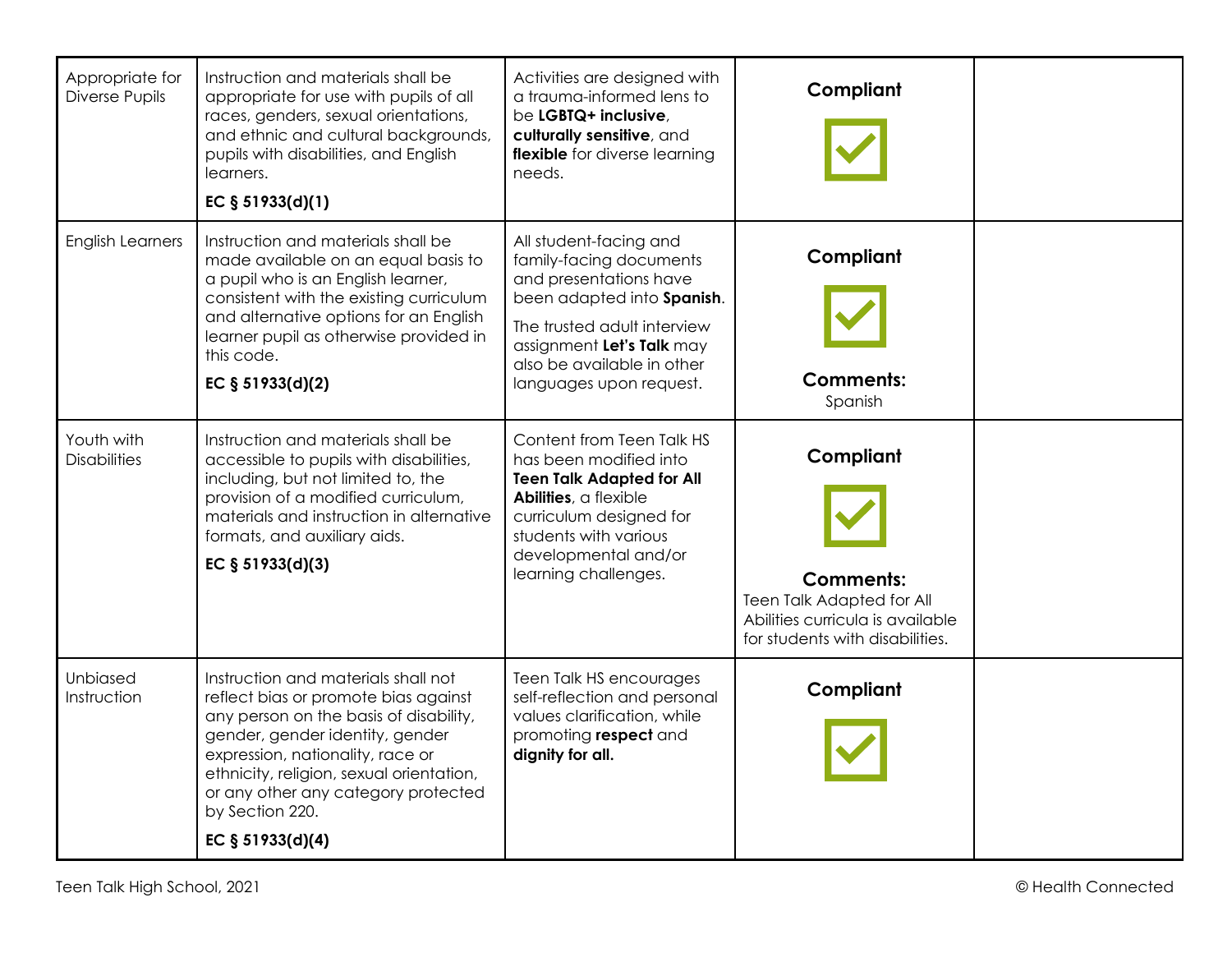| Sexual<br>Orientation | Instruction and materials shall<br>affirmatively recognize that people<br>have different sexual orientations and,<br>when providing examples of<br>relationships and couples, shall be<br>inclusive of same-sex relationships.<br>EC $§ 51933(d)(5)$ | Sexual orientation is defined<br>and discussed in Lesson 3:<br>· Identity Spectrums Prezi<br>· "Straightlaced" - Film &<br><b>Discussion</b><br>Examples of various<br>identities and relationships<br>are included in scenario-<br>based activities throughout<br>Teen Talk HS:<br>• No Easy Decision<br>• Brenton's Story<br>• Relationship Realities<br>• We Interrupt This<br><b>Relationship</b><br>• Refusal and Rejection:<br><b>What Gives?</b><br>• Dear Dr. Lupe<br>· Talk It Out | Compliant |  |
|-----------------------|------------------------------------------------------------------------------------------------------------------------------------------------------------------------------------------------------------------------------------------------------|---------------------------------------------------------------------------------------------------------------------------------------------------------------------------------------------------------------------------------------------------------------------------------------------------------------------------------------------------------------------------------------------------------------------------------------------------------------------------------------------|-----------|--|
| Gender                | Instruction and materials shall teach<br>pupils about gender, gender<br>expression, gender identity, and<br>explore the harm of negative gender<br>stereotypes.<br>EC § 51933(d)(6)                                                                  | Gender identity and<br>expression are defined and<br>discussed in Lesson 3:<br>· Identity Spectrums Prezi<br>· "Straightlaced" - Film &<br><b>Discussion</b><br>This lesson also allows for<br>critical thinking about<br>gender stereotypes, social<br>norms, and expectations.                                                                                                                                                                                                            | Compliant |  |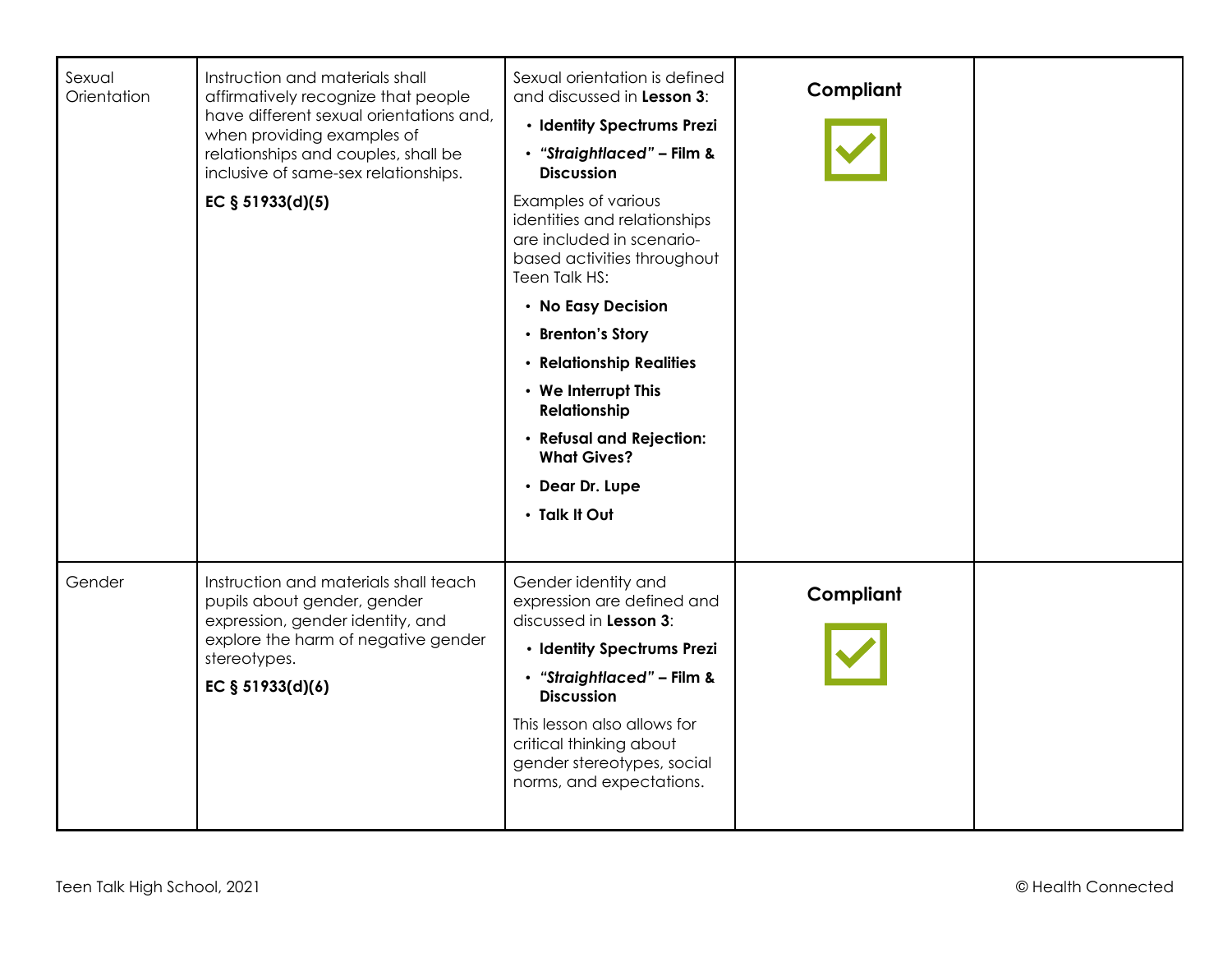| Adolescent<br>Development<br>and Body<br>Image                        | Instruction and materials shall provide<br>pupils with the knowledge and skills<br>they need to develop healthy<br>attitudes concerning body image,<br>gender, sexual orientation,<br>relationships, marriage, and family.<br>EC $§ 51930(b)(2)$ | Positive messaging around<br>body diversity is included in<br>Lesson 2:<br>• Sexual and<br><b>Reproductive Anatomy</b><br>Healthy relationship<br>dynamics are discussed in<br>Lesson 10:<br>• What is Love?<br>Body image, identity, and<br>media literacy are explored<br>in Lessons 3 and 9:<br>· Identity Spectrums Prezi<br>• "Straightlaced" - Film &<br><b>Discussion</b><br>· Sex, Love, Rock & Roll<br>• Porn Puzzles<br>Teen Talk HS promotes<br>respect for all people and<br>celebration of diversity,<br>with special emphasis on<br>self-acceptance. | Compliant |  |
|-----------------------------------------------------------------------|--------------------------------------------------------------------------------------------------------------------------------------------------------------------------------------------------------------------------------------------------|--------------------------------------------------------------------------------------------------------------------------------------------------------------------------------------------------------------------------------------------------------------------------------------------------------------------------------------------------------------------------------------------------------------------------------------------------------------------------------------------------------------------------------------------------------------------|-----------|--|
| Communication<br>with Parents,<br>Guardians,<br><b>Trusted Adults</b> | Instruction and materials shall<br>encourage a pupil to communicate<br>with his or her parents, guardians, and<br>other trusted adults about human<br>sexuality and provide the knowledge<br>and skills necessary to do so.<br>EC $§ 51933(e)$   | Trusted adult<br>communication is strongly<br>encouraged throughout<br>Teen Talk HS and facilitated<br>using Let's Talk.                                                                                                                                                                                                                                                                                                                                                                                                                                           | Compliant |  |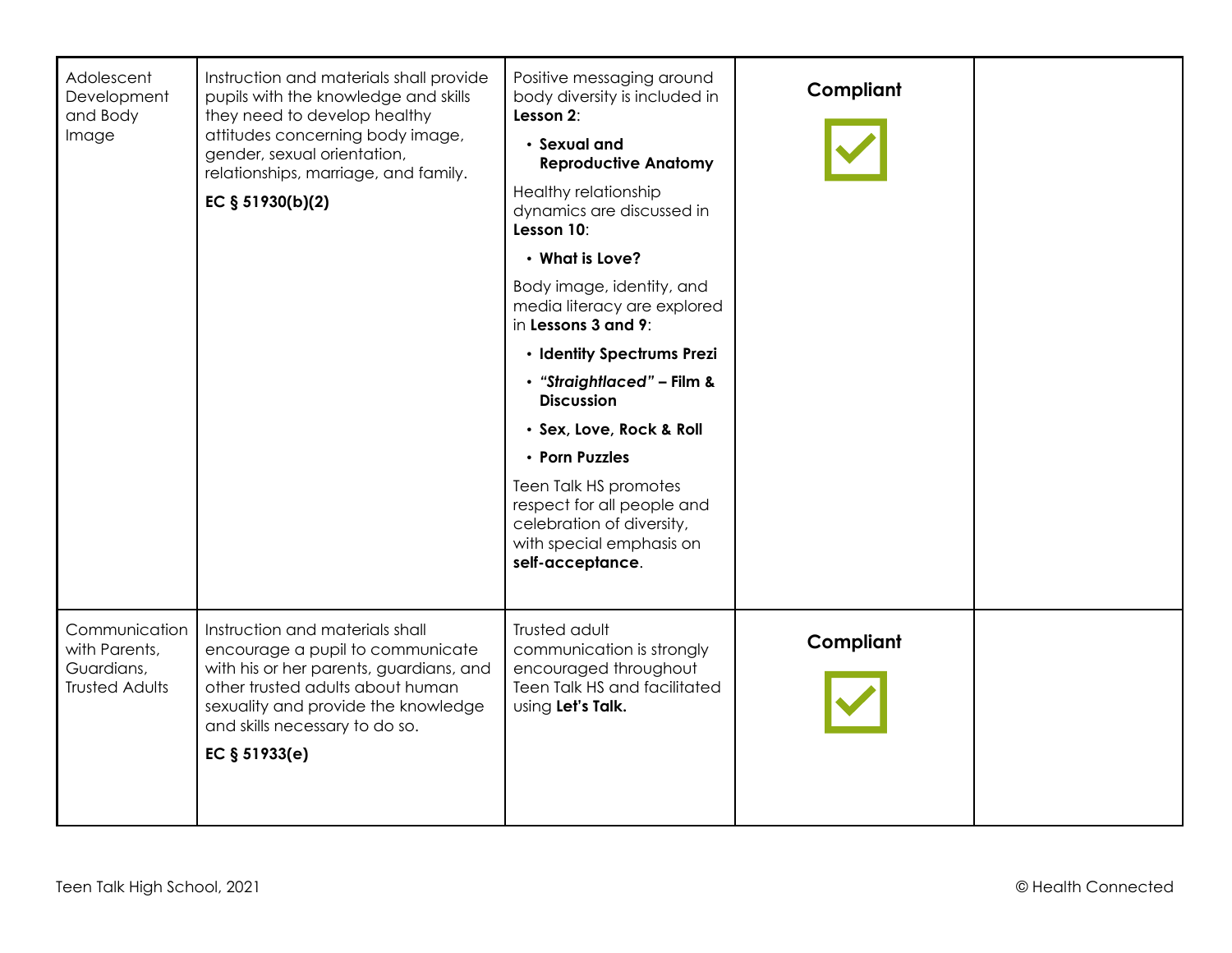| Committed<br>Relationships    | Instruction and materials shall teach<br>the value of and prepare pupils to<br>have and maintain committed<br>relationships such as marriage.<br>EC § 51933(f)                                                                                                                                                                                | Information about healthy,<br>committed relationships is<br>provided in Lesson 10.<br>Open communication with<br>partners is emphasized<br>throughout Teen Talk HS as<br>a protective factor against<br>unintended pregnancy<br>and/or STIs. | Compliant |  |
|-------------------------------|-----------------------------------------------------------------------------------------------------------------------------------------------------------------------------------------------------------------------------------------------------------------------------------------------------------------------------------------------|----------------------------------------------------------------------------------------------------------------------------------------------------------------------------------------------------------------------------------------------|-----------|--|
| Healthy<br>Relationships      | Instruction and materials shall provide<br>pupils with knowledge and skills they<br>need to form healthy relationships that<br>are based on mutual respect and<br>affection, and are free from violence,<br>coercion, and intimidation.<br>EC § 51933(g)                                                                                      | Information about healthy,<br>committed relationships is<br>provided in Lesson 10.<br>Affirmative consent is<br>emphasized throughout<br>Teen Talk HS as a protective<br>factor against sexual and<br>intimate partner violence.             | Compliant |  |
| Healthy<br>Decision<br>Making | Instruction and materials shall provide<br>pupils with knowledge and skills for<br>making and implementing healthy<br>decisions about sexuality, including<br>negotiation and refusal skills to assist<br>pupils in overcoming peer pressure<br>and using effective decision-making<br>skills to avoid high-risk activities.<br>EC § 51933(h) | Communication and<br>decision-making skills are<br>practiced in Lesson 11.<br>Information needed to<br>make informed decisions<br>about sexual health and<br>relationships is provided<br>throughout Teen Talk HS.                           | Compliant |  |
| Religious<br>Doctrine         | Instruction and materials may not<br>teach or promote religious doctrine.<br>EC § 51933(i)                                                                                                                                                                                                                                                    | Religion is mentioned as<br>one of many factors that<br>may influence personal<br>values and decision-making<br>throughout Teen Talk HS.                                                                                                     | Compliant |  |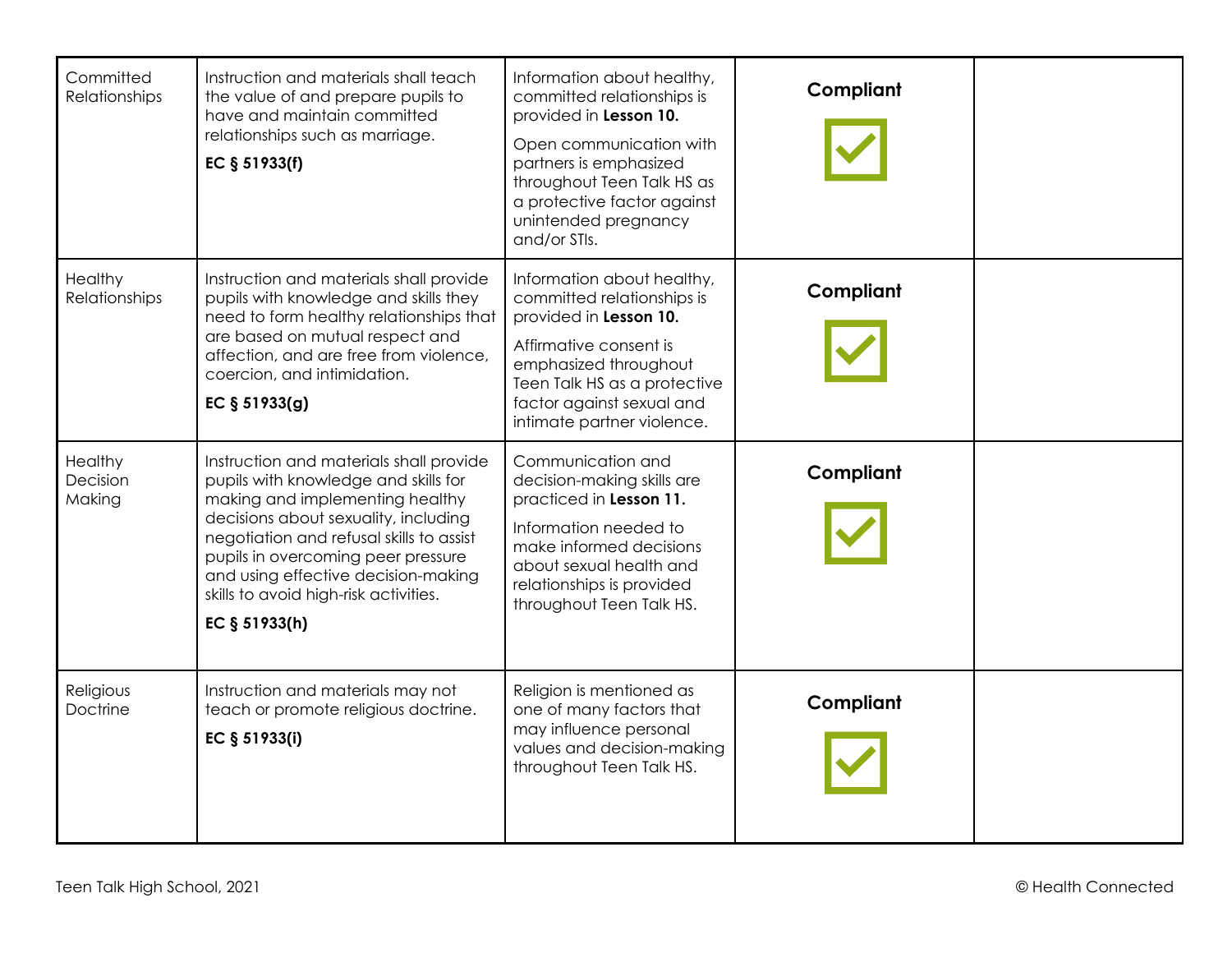| The following content areas must be taught at least once in middle school (grades 7-8) and again at least once in high school (grades 9-12): |                                                                                                                                                                                                                                                                                                    |                                                                                                                        |                                                                                                                                                                                                                                                                                                                                                                                                                                                                                                                                             |                                                                                                                                                                                                                                                                                                                                        |
|----------------------------------------------------------------------------------------------------------------------------------------------|----------------------------------------------------------------------------------------------------------------------------------------------------------------------------------------------------------------------------------------------------------------------------------------------------|------------------------------------------------------------------------------------------------------------------------|---------------------------------------------------------------------------------------------------------------------------------------------------------------------------------------------------------------------------------------------------------------------------------------------------------------------------------------------------------------------------------------------------------------------------------------------------------------------------------------------------------------------------------------------|----------------------------------------------------------------------------------------------------------------------------------------------------------------------------------------------------------------------------------------------------------------------------------------------------------------------------------------|
| Nature of HIV<br>and other STIs                                                                                                              | Information on the nature of HIV, as<br>well as other sexually transmitted<br>infections, and their effects on the<br>human body.<br>EC $§ 51934(a)(1)$                                                                                                                                            | This information is provided<br>in Lesson 7:<br>· STI Mystery Diagnosis<br>• Exploring STIs<br>· Quick Facts About HIV | <b>Needs Minor</b><br><b>Adaptations</b><br><b>Comments:</b><br>Add Hepatitis C content to<br>be compliant.                                                                                                                                                                                                                                                                                                                                                                                                                                 | Created extra activity<br><b>ABCs of Viral Hepatitis</b><br>(Fact Sheet) and the<br><b>Glossary for Instructors</b><br>(Lesson 7) has been<br>updated to include<br>basic information about<br>hepatitis A, B, and C.<br>Available for distribution<br>upon request for any<br>provider using a current<br>edition of this curriculum. |
| Transmission of<br>HIV and other<br><b>STIs</b>                                                                                              | Information on the manner in which<br>HIV and other sexually transmitted<br>infections are and are not transmitted,<br>including information on the relative<br>risk of infection according to specific<br>behaviors, including sexual activities<br>and injection drug use.<br>EC $§ 51934(a)(2)$ | This information is provided<br>in Lesson 7:<br>· STI Mystery Diagnosis<br>• Exploring STIs<br>· Quick Facts About HIV | Compliant<br><b>Comments:</b><br>Blood borne transmission of<br>syphilis is possible but very<br>unlikely (CDC/CDPH does<br>not acknowledge sharing<br>needles/injection equipment<br>as a transmission risk for<br>syphilis specifically). Would<br>be good to include qualifier<br>that needle sharing "could"<br>increase risk of acquiring<br>syphilis or "may also"<br>increase risk in addition to<br>sexual exposure. Another<br>reason anal sex is risk factor is<br>less natural lubrication can<br>lead to small tears (pg. 198). | <b>Exploring STIs (Fact</b><br>Sheet), STI Mystery<br>Diagnosis, and the<br><b>Glossary for Instructors</b><br>(Lesson 7) have been<br>updated to describe the<br>risk of syphilis from<br>bloodborne transmission<br>and anal sex more<br>clearly.                                                                                    |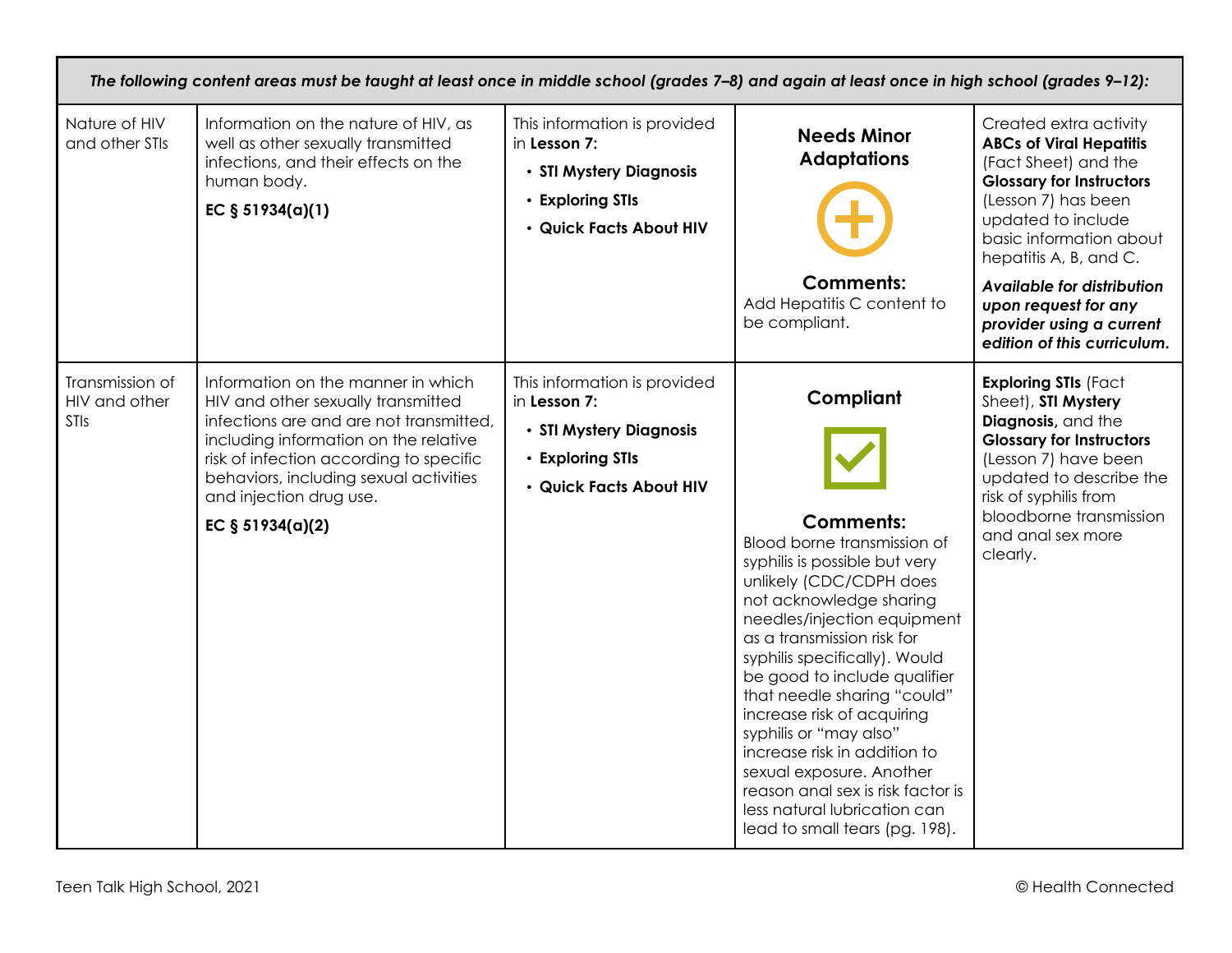| Abstinence<br>from Sexual<br>Activity and<br>Drug Use     | Information that abstinence from<br>sexual activity and injection drug use<br>is the only certain way to prevent HIV<br>and other sexually transmitted<br>infections and abstinence from sexual<br>intercourse is the only certain way to<br>prevent unintended pregnancy. This<br>instruction shall provide information<br>about the value of delaying sexual<br>activity while also providing medically<br>accurate information on other<br>methods of preventing HIV and other<br>sexually transmitted infections and<br>pregnancy.<br>EC $§ 51934(a)(3)$ | This information is provided<br>in Lesson 7:<br>• STI Mystery Diagnosis<br>• Exploring STIs<br>· Quick Facts About HIV<br>• Condom Demonstrations | Compliant<br><b>Comments:</b><br>Include Hep C here for<br>injection drug use. | Create extra activity<br><b>ABCs of Viral Hepatitis</b><br>and the Glossary for<br><b>Instructors</b> (Lesson 7) has<br>been updated to<br>describe the risk of<br>hepatitis C from<br>bloodborne transmission<br>more clearly. |
|-----------------------------------------------------------|--------------------------------------------------------------------------------------------------------------------------------------------------------------------------------------------------------------------------------------------------------------------------------------------------------------------------------------------------------------------------------------------------------------------------------------------------------------------------------------------------------------------------------------------------------------|---------------------------------------------------------------------------------------------------------------------------------------------------|--------------------------------------------------------------------------------|---------------------------------------------------------------------------------------------------------------------------------------------------------------------------------------------------------------------------------|
| Methods of<br>Protection<br>Against HIV and<br>other STIs | Information about the effectiveness<br>and safety of all federal Food and<br>Drug Administration (FDA) approved<br>methods that prevent or reduce the<br>risk of contracting HIV and other<br>sexually transmitted infections,<br>including use of antiretroviral<br>medication, consistent with the<br>federal Centers for Disease Control<br>and Prevention (CDC).<br>EC $§ 51934(a)(4)$                                                                                                                                                                   | This information is provided<br>in Lesson 7:<br>• STI Mystery Diagnosis<br>• Exploring STIs<br>· Quick Facts About HIV<br>• Condom Demonstrations | Compliant                                                                      |                                                                                                                                                                                                                                 |
| <b>HIV Risk</b><br>Reduction                              | Information about the effectiveness<br>and safety of reducing the risk of HIV<br>transmission as a result of injection<br>drug use by decreasing needle use<br>and needle sharing.<br>EC $§ 51934(a)(5)$                                                                                                                                                                                                                                                                                                                                                     | This information is provided<br>in Lesson 7:<br>• STI Mystery Diagnosis<br>• Exploring STIs<br>• Quick Facts About HIV                            | Compliant                                                                      |                                                                                                                                                                                                                                 |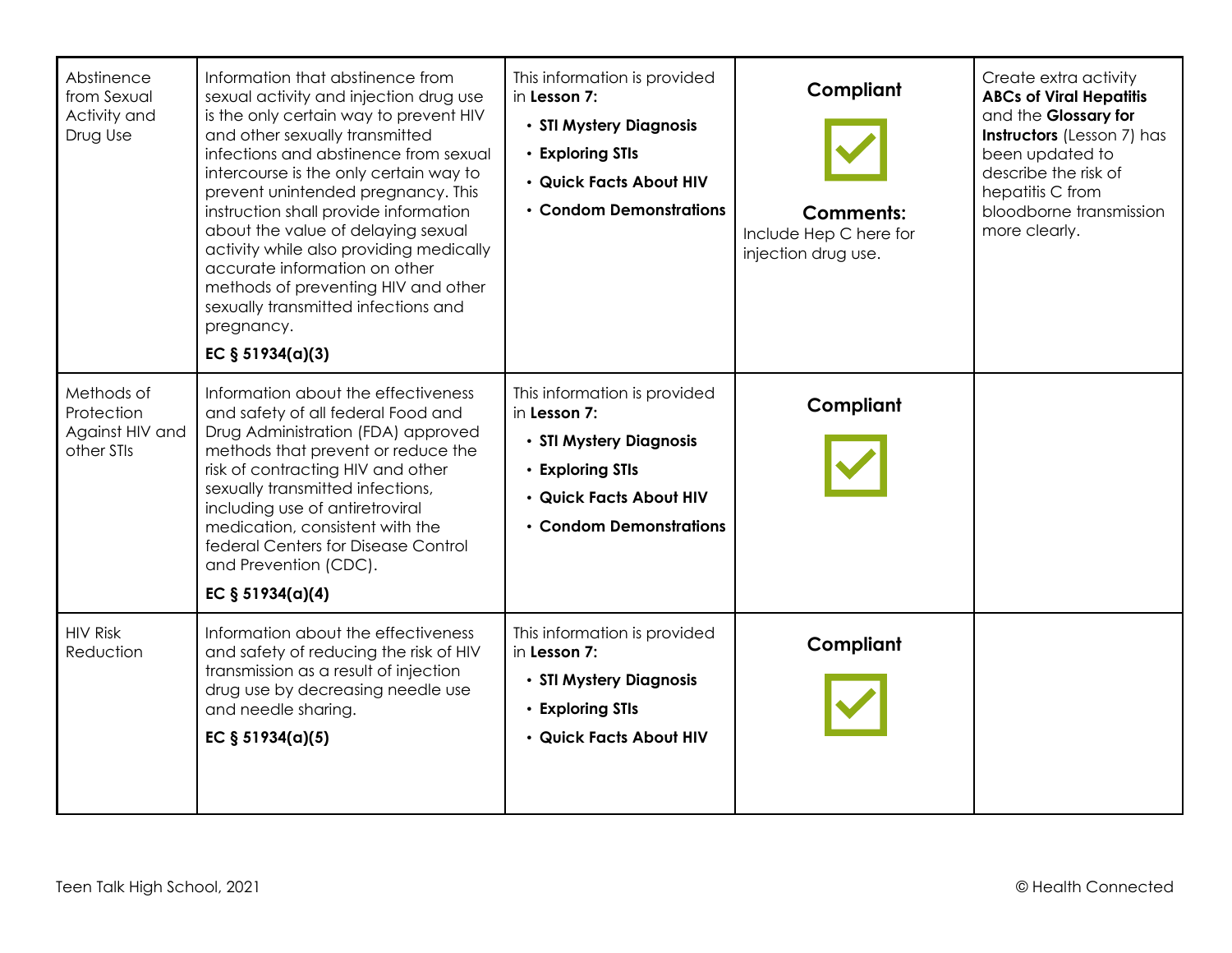| Treatment of<br>HIV and other<br>STIs               | Information about the treatment of<br>HIV and other sexually transmitted<br>infections, including how antiretroviral<br>therapy can dramatically prolong the<br>lives of many people living with HIV<br>and reduce the likelihood of<br>transmitting HIV to others.<br>EC $§ 51934(a)(6)$                                                                                                                                                     | This information is provided<br>in Lesson 7:<br>• STI Mystery Diagnosis<br>• Exploring STIs<br>· Quick Facts About HIV    | Compliant<br><b>Comments:</b><br>Doesn't explicitly mention<br>how medications that treat<br>STIs can lower the risk of<br>contracting HIV (pg. 200).<br>Could add one sentence<br>about this. | <b>Exploring STIs (Fact Sheet)</b><br>explicitly mentions that<br>having any STI increases<br>the risk for contracting<br>HIV, however we cannot<br>find any information to<br>verify that treatment for<br>STIs (specifically GC & CT)<br>reduces HIV risk. In fact,<br>this CDC resource states<br>the opposite:<br>www.cdc.gov/std/hiv/stdfact-<br>std-hiv-detailed.htm<br>"Given the close link between"<br>STDs and HIV in many studies,<br>it seems obvious that treating<br>STDs should reduce the risk of<br>HIV. However, most studies<br>that have treated STDs to<br>prevent HIV have not lowered<br>the risk of HIV." (CDC, 2021) |
|-----------------------------------------------------|-----------------------------------------------------------------------------------------------------------------------------------------------------------------------------------------------------------------------------------------------------------------------------------------------------------------------------------------------------------------------------------------------------------------------------------------------|---------------------------------------------------------------------------------------------------------------------------|------------------------------------------------------------------------------------------------------------------------------------------------------------------------------------------------|-----------------------------------------------------------------------------------------------------------------------------------------------------------------------------------------------------------------------------------------------------------------------------------------------------------------------------------------------------------------------------------------------------------------------------------------------------------------------------------------------------------------------------------------------------------------------------------------------------------------------------------------------|
| <b>Social Views</b><br>About HIV and<br><b>AIDS</b> | Discussion about social views on HIV<br>and AIDS, including addressing<br>unfounded stereotypes and myths<br>regarding HIV and AIDS and people<br>living with HIV. This instruction shall<br>emphasize that successfully treated<br>HIV-positive individuals have a normal<br>life expectancy, all people are at<br>some risk of contracting HIV, and the<br>only way to know if one is HIV-positive<br>is to get tested.<br>EC § 51934(a)(7) | This information is provided<br>in Lesson 7:<br>· Quick Facts About HIV<br>• "I'm Positive" - Film &<br><b>Discussion</b> | Compliant                                                                                                                                                                                      |                                                                                                                                                                                                                                                                                                                                                                                                                                                                                                                                                                                                                                               |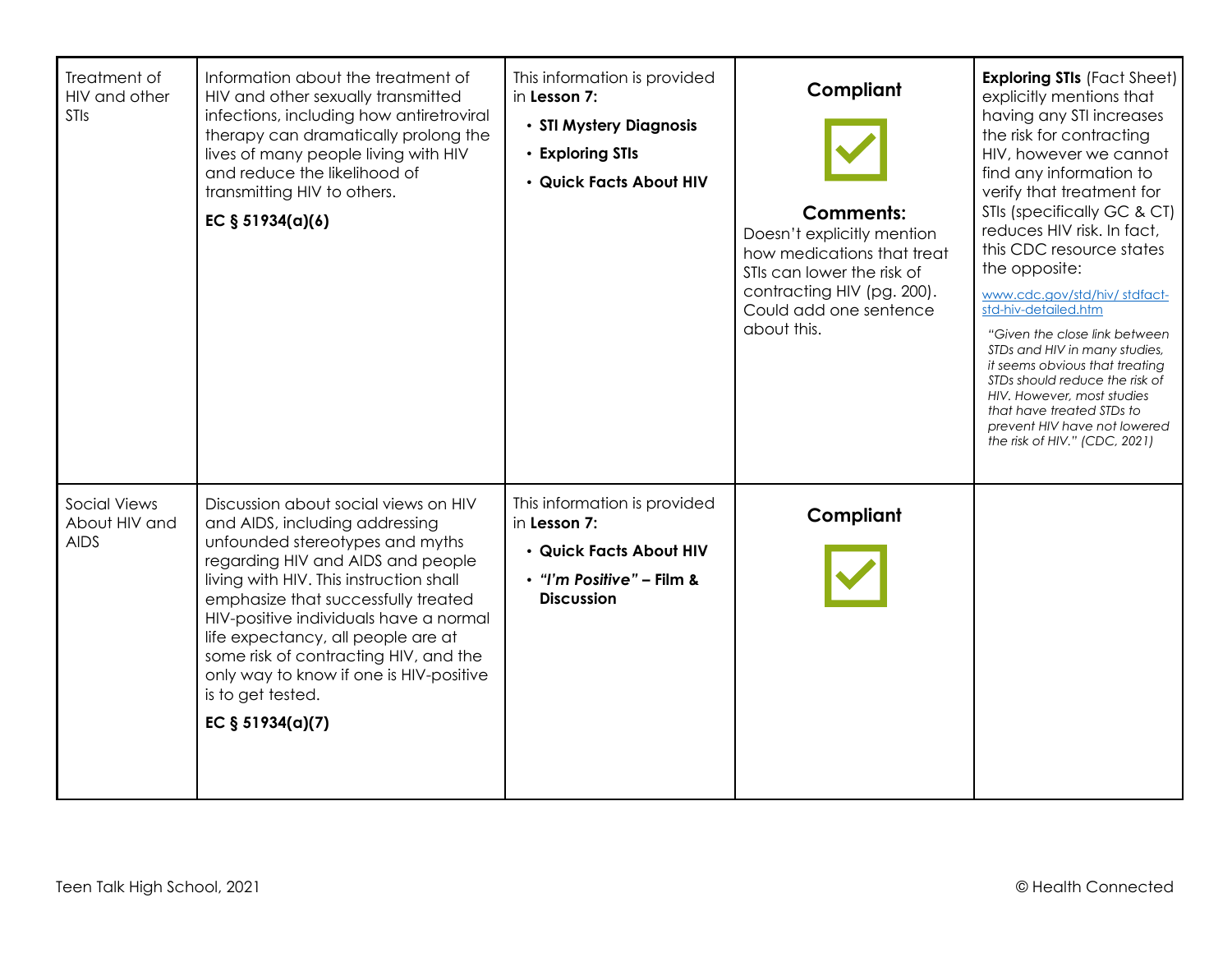| Resources and<br>Rights to Sexual<br>and<br>Reproductive<br><b>Health Care</b><br>Access | Information about local resources,<br>how to access local resources, and<br>pupils' legal rights to access local<br>resources for sexual and reproductive<br>health care such as testing and<br>medical care for HIV and other<br>sexually transmitted infections and<br>pregnancy prevention and care, as<br>well as local resources for assistance<br>with sexual assault and intimate<br>partner violence.<br>EC $§ 51934(a)(8)$ | This information is provided<br>in Lesson 1:<br>• Clinics and Resources<br>Topic-specific resources are<br>also provided in:<br>• Birth Control Stations<br>· Quick Facts About HIV<br>· Sexual Bill of Rights<br>• Brenton's Story | Compliant<br><b>Comments:</b><br><b>ASHWG Resources for Local</b><br>resources available<br>(www.ashwg.org/resources)<br>Students' Rights and<br>Resources List (template). For<br>non-Bay Area users, would<br>need to provide local<br>resources. Should also specify<br>if services are actually "free"<br>or if they are Family PACT<br>providers or accept all<br>private/public insurance<br>(young people should know if<br>they need to bring insurance<br>card, can apply for Family<br>PACT at the visit, etc.) | Added link to ASHWG<br>Resource Template into<br><b>Clinics and Resources.</b><br>Updated the clinic lists<br>with stars to denote the<br>clinics where services can<br>be free via FamilyPACT,<br>and clarified this detail in<br>the activity instructions. |
|------------------------------------------------------------------------------------------|-------------------------------------------------------------------------------------------------------------------------------------------------------------------------------------------------------------------------------------------------------------------------------------------------------------------------------------------------------------------------------------------------------------------------------------|-------------------------------------------------------------------------------------------------------------------------------------------------------------------------------------------------------------------------------------|---------------------------------------------------------------------------------------------------------------------------------------------------------------------------------------------------------------------------------------------------------------------------------------------------------------------------------------------------------------------------------------------------------------------------------------------------------------------------------------------------------------------------|---------------------------------------------------------------------------------------------------------------------------------------------------------------------------------------------------------------------------------------------------------------|
| FDA Approved<br>Contraceptive<br>Methods                                                 | Information about the effectiveness<br>and safety of all FDA-approved<br>contraceptive methods in preventing<br>pregnancy, including, but not limited<br>to, emergency contraception.<br>EC $§ 51934(a)(9)$                                                                                                                                                                                                                         | This information is provided<br>in Lesson 5:<br>• Birth Control Stations<br>• Birth Control Skits                                                                                                                                   | Compliant<br><b>Comments:</b><br>Sterilization is not available in<br>CA legally under age 21.                                                                                                                                                                                                                                                                                                                                                                                                                            | This detail has been<br>added into Birth Control<br><b>Stations, What's My</b><br>Method? and the<br><b>Glossary for Instructors</b><br>(Lesson 5).                                                                                                           |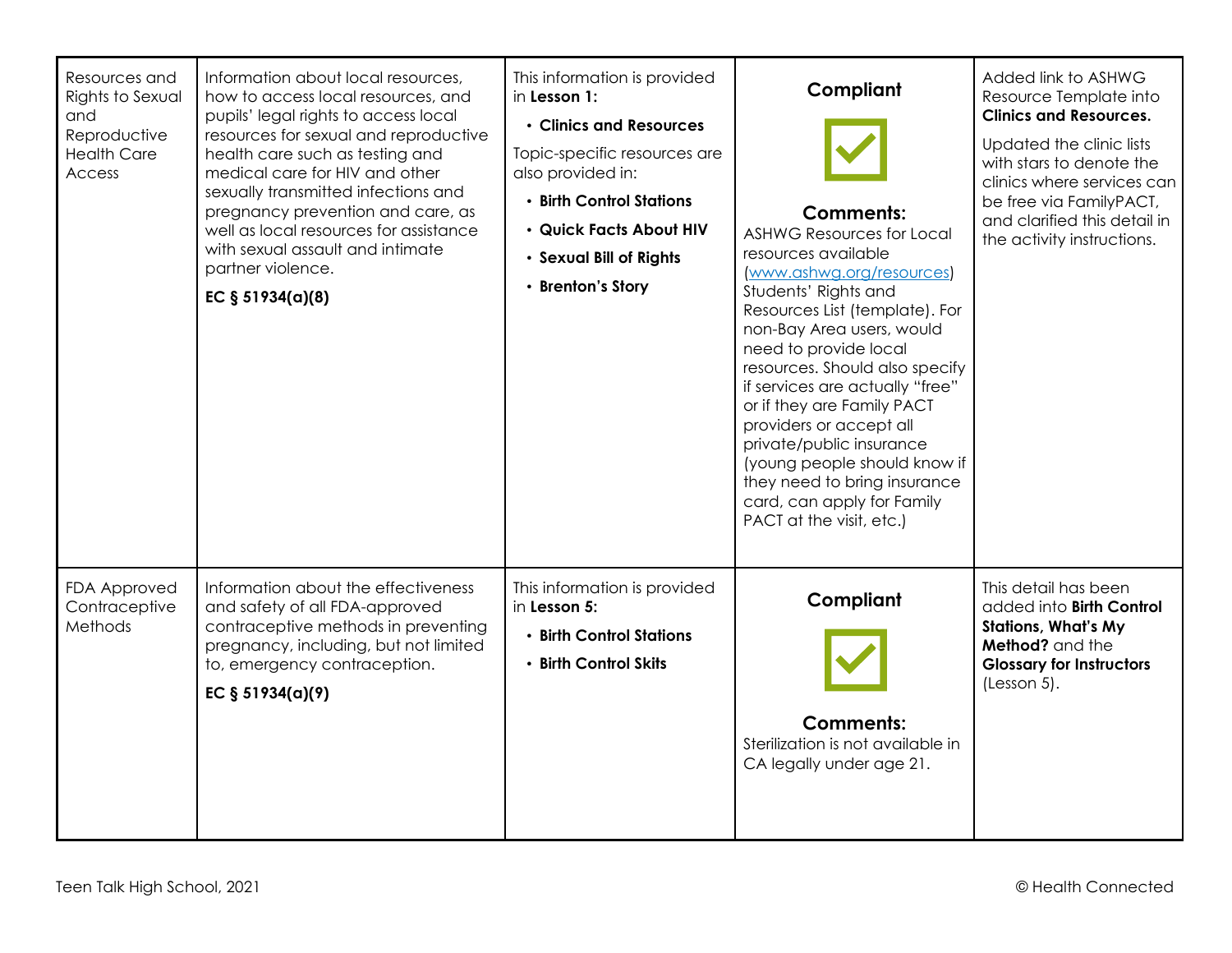| Legally<br>Available<br>Pregnancy<br>Outcomes     | Instruction on pregnancy shall include<br>an objective discussion of all legally<br>available pregnancy outcomes,<br>including, but not limited to, all of the<br>following:<br>(A) Parenting, adoption, and abortion.<br>(B) Information on the law on<br>surrendering physical custody of a<br>minor child 72 hours of age or<br>younger. HSC § 1255.7 [Also refer<br>to PC § 271.5]<br>(C) The importance of prenatal care.<br>EC $§ 51934(a)(9)$ | This information is provided<br>in Lesson 6:<br>• Pregnancy Options<br>• No Easy Decision                                                                                                                                                                                             | Compliant |  |
|---------------------------------------------------|------------------------------------------------------------------------------------------------------------------------------------------------------------------------------------------------------------------------------------------------------------------------------------------------------------------------------------------------------------------------------------------------------------------------------------------------------|---------------------------------------------------------------------------------------------------------------------------------------------------------------------------------------------------------------------------------------------------------------------------------------|-----------|--|
| Harassment,<br>Assault, Abuse,<br>and Trafficking | Information about sexual harassment,<br>sexual assault, sexual abuse, and<br>human trafficking.<br>EC § 51934(a)(10)                                                                                                                                                                                                                                                                                                                                 | Sexual crimes are defined<br>and discussed in Lesson 8:<br>· Sexual Bill of Rights<br>This information is also<br>illustrated using scenarios:<br>• David and Michelle's<br><b>Story</b><br>• Zoe and Leo's Story<br>• Brenton's Story<br>• Relationship Realities<br>• Dear Dr. Lupe | Compliant |  |
| Human<br>Trafficking                              | Information on human trafficking shall<br>include both of the following:<br>(A) Information on the prevalence,<br>nature, and strategies to reduce<br>the risk of human trafficking,<br>techniques to set healthy<br>boundaries, and how to safely<br>seek assistance.                                                                                                                                                                               | Human trafficking<br>information and resources<br>are provided in Lesson 8:<br>· Sexual Bill of Rights<br>This information is also<br>illustrated using scenarios:<br>• Dear Dr. Lupe                                                                                                 | Compliant |  |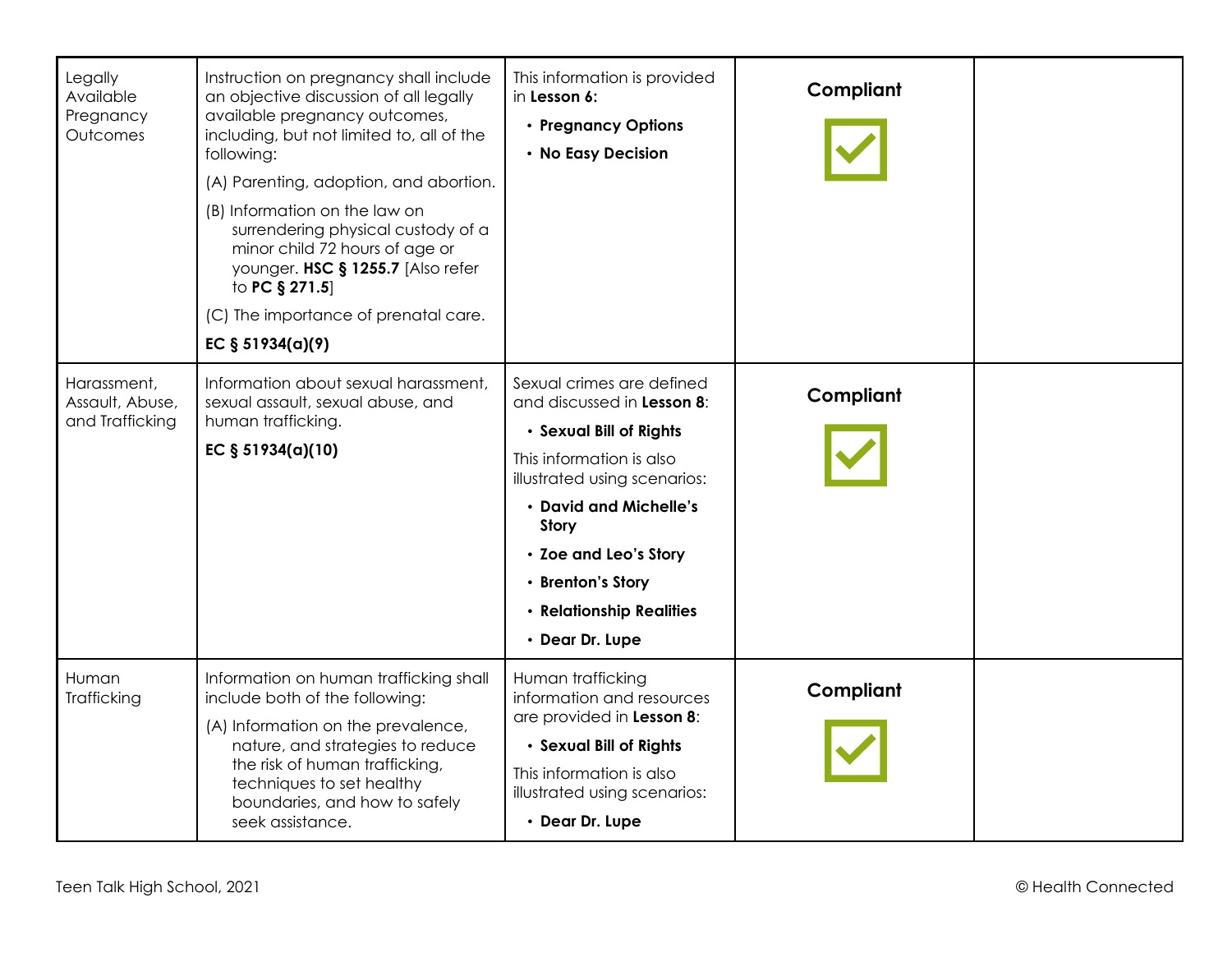|                                                                         | (B) Information on how social media<br>and mobile device applications<br>are used for human trafficking.<br>EC § 51934(a)(10)                                                                                                                                                                                                                  |                                                                                                                                                                                             |           |  |
|-------------------------------------------------------------------------|------------------------------------------------------------------------------------------------------------------------------------------------------------------------------------------------------------------------------------------------------------------------------------------------------------------------------------------------|---------------------------------------------------------------------------------------------------------------------------------------------------------------------------------------------|-----------|--|
| Adolescent<br>Relationship<br>Abuse and<br>Intimate Partner<br>Violence | Information about adolescent<br>relationship abuse and intimate<br>partner violence, including the early<br>warning signs thereof.<br>EC $§ 51934(a)(11)$                                                                                                                                                                                      | This information is provided<br>in Lesson 10:<br>• What is Love?<br>• Brenton's Story<br>• Relationships Realities<br>• We Interrupt This<br><b>Relationship</b>                            | Compliant |  |
| <b>Sharing Sexually</b><br>Explicit<br><b>Materials</b>                 | <b>Optional:</b> Instruction regarding the<br>potential risks and consequences of<br>creating and sharing sexually<br>suggestive or sexually explicit materials<br>through cellular telephone, social<br>networking Internet Web sites,<br>computer networks, or other digital<br>media.<br>EC § 51934(b)                                      | This information is provided<br>in various activities:<br>· Sexual Bill of Rights<br>• Porn Puzzles<br>• What is Love?<br>· Refusal and Rejection:<br><b>What Gives?</b><br>• Dear Dr. Lupe | Compliant |  |
| Right to Obtain<br>Confidential<br>Services                             | Notify pupils in grades 7-12 inclusive<br>and the parents and guardians of all<br>pupils enrolled in the district, that<br>school authorities may excuse any<br>pupil from school for the purpose of<br>obtaining confidential medical<br>services without the consent of the<br>pupil's parent or guardian.<br>EC § 51934(a)(8), EC § 46010.1 | This information is provided<br>in Lesson 1:<br>• Clinics and Resources                                                                                                                     | Compliant |  |